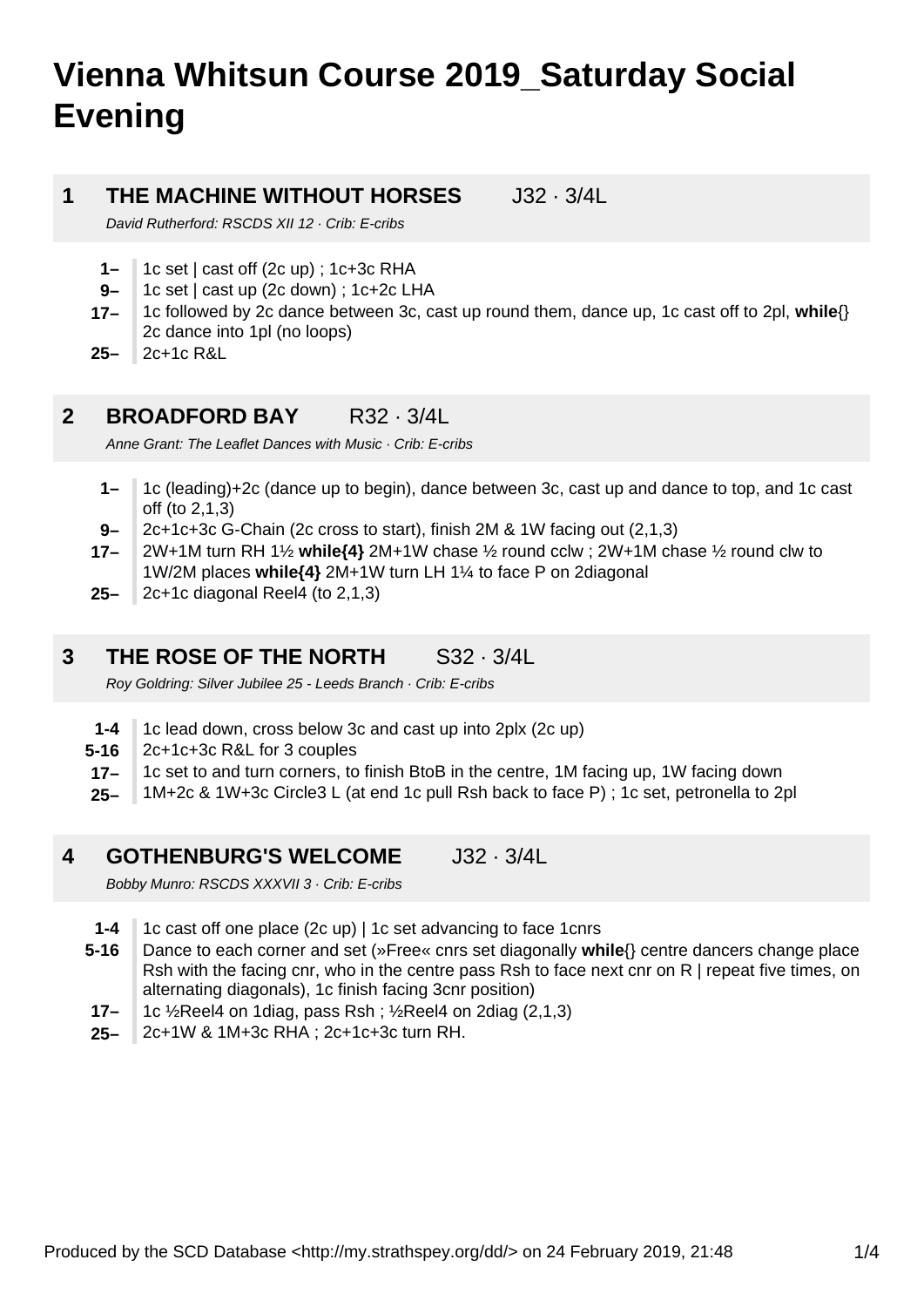### **5 MISS JOHNSTONE OF ARDROSSAN** R32 · 5/5L

Roy Goldring: 14 Social Dances for 2000 · Crib: E-cribs

- **1–** 1c set | cast off (2c up) ; 1c followed by 3c dance up and cast round 2c to (2,3,1,4,5)
- **9–** 1c+4c+5c mirror Reels3, 1c cross down to enter, 4c start out and up (2,3,1x,4,5)
- **17–** 2c+3c+1c mirror Reels3, 1c cross up to enter, 3c start out and down
- **25–** 1c set | cast off to 4pl (4c up) ; 1c followed by 5c dance up and cast round 4c to (2,3,4,5,1)

#### **6 NOTHING IN COMMON** S32 · 2/3L

Susi Mayr: The Merse Collection · Crib: E-cribs

- **1–** Reel4 across, 1W+2M pass Lsh to start, at the end 1M+2W curve clw to bring 1M, 1W, 2M, 2W onto midline, all facing P.
- **9–** 1c+2c ½ Reel4 ; turn P RH 1¼ to (2,1)
- **17–** 2c+1c set | turn BH ; into Circle4 L
- **25–** 2c+1c Poussette

#### **7 MUIRLAND WILLIE** J32 · 3/4L

RSCDS XXI 9 · Crib: E-cribs

- **1–** 1c lead down to 3pl, cross and cast to 2pl, **while**{} 2c set and cross RH into 3pl, **while**{} 3c cast to top and cross RH ; all C set (may advance a bit) and turn BH to own side (3,1,2)
- **9–** Repeat [1-8] from new positions (2,3,1)
- **17–** 1c lead to top (2c+3c down) ; 1c set | 1c+2c set advancing
- **25–** 1c+2c Poussette (2,1,3).

Unofficial: On 2nd turn, 4c has an easier start if 1c+3c+4c dance a 3c Poussette

#### **8 PROGRAMME ITEM – Interval**

#### **9 BRATACH BANA** R32 · 3/4L

John Drewry: Bon Accord Book of Scottish Country Dances · Crib: E-cribs

- **1–** 1c turn RH  $\vert$  cast off (2c up) ;  $\frac{1}{2}$  Fig8 to R around 1cnr (to 2,1x,3)
- **9–** ½Reel3 on sides (Rsh to 2cnr) ; ½Reel3 across (Lsh to 3cnr position), finish on sides (3x,1,2x)
- **17–** 1c turn ¾ LH, Turn 1cnr person (3cnr position) RH ; pass Rsh, turn 2cnr person (4cnr position) ¾ RH to promhold (cnr on the right)
- **25–** These pairs change places Rsh | drop left hand and turn RH ½ to sidelines ; half diagonal R&L (1st diagonal direction)

Note on [27-28]: originally 2 PdB. modified by Drewry to SkCh. O. Otto says best variant is corners in PdB, 1c in SkCh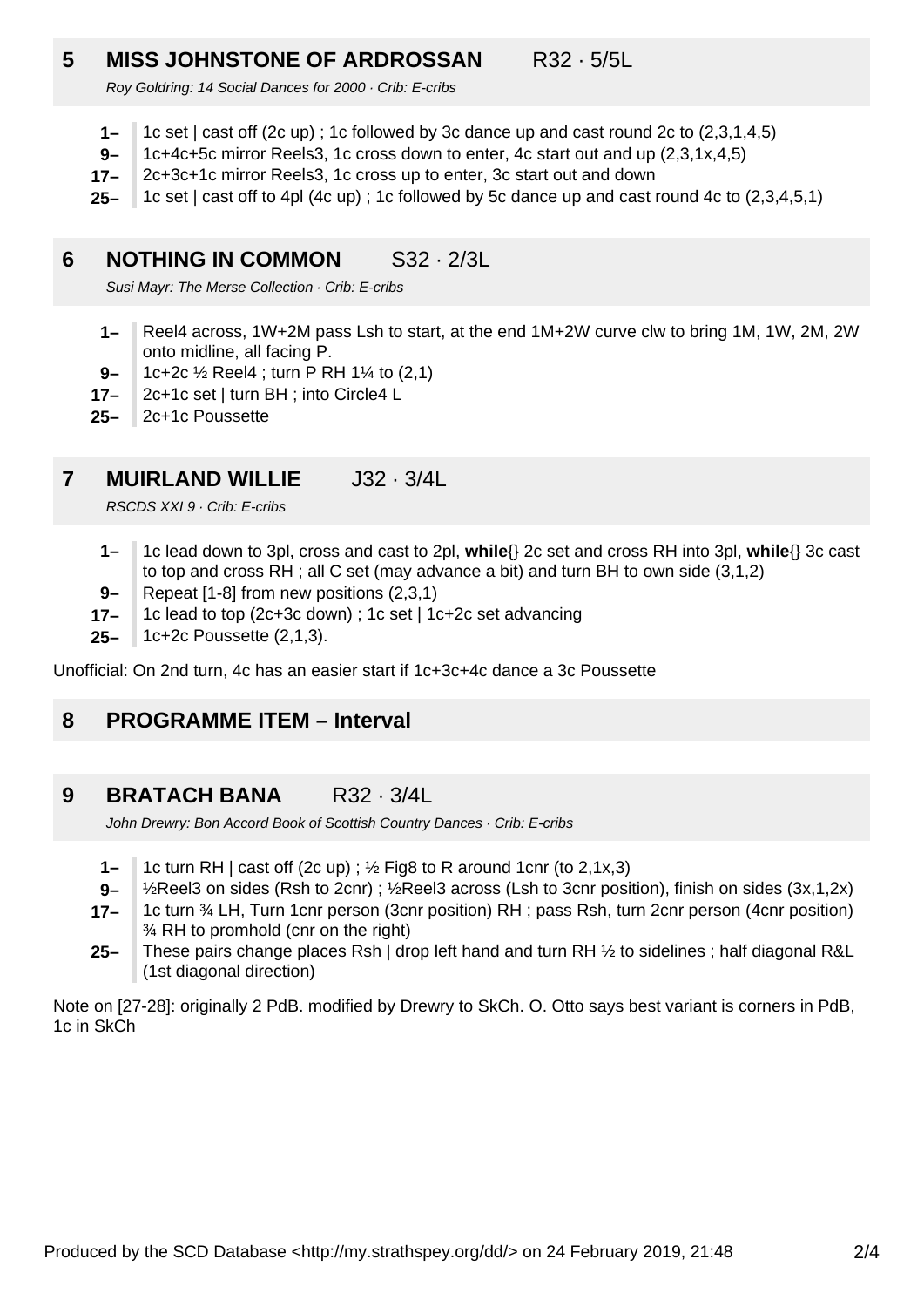## **10 JOHNNIE WALKER** M128 · 4S

Norman & Helen Robson: The Whisky Collection · Crib: E-cribs

### **Strathspey**

- **1–** Circle8 and back
- **9–** Set to and turn corners RH ; set to and turn P LH
- **17–** 1c+3c advance & meet opposite person {1}, lead out between side couple, cross and dance to opposite place ; turn  $P_1\frac{1}{2} RH_1(3,2,1,4)$
- **25–** 2c+4c repeat (to 3,4,1,2)
- **33–** All W Petronella Turn into next W place to the R | All set ; repeat to W in original places
- **41–** All M repeat Petronella Turns and setting back to original places
- **49–** G-Chain (one step per hand)
- **57–** Promenade (Allemande hold) cclw round the set, to places

Jig

**65-128** Repeat all, end with women in the centre facing P for bow/curtsey.

#### **11 THE COUNTESS OF DUNMORE'S REEL R32 · 3/4L**

Deirdre MacCuish Bark: RSCDS XLIX 12 · Crib: E-cribs

- **1--** 1c set | dance down (2c up) ; cast up round 3c | set advancing to face 1cnr
- **9--** 1c turn 1cnrs RH, pass Rsh; turn 2cnrs RH, pass Rsh to face out in 2pl (cnrs dance for {4})
- **17--** [3C Chain Progression] 1c cast ¼ clw round set **while** 2c & 3c Turn RH ¾ | 2M+3W turn LH 1½ **while{4}** the others promenade clw ½ round set | 3c+2c turn RH ¾ **while** 1c dance clw to 2pl
- **25-** all chase 1/<sub>2</sub> way clw ; set - cross RH

3C Chain Progression was earlier known as Chaperoned Chain Progression

#### **12 ROUND AND ROUNDABOUT** S32 · 3/3L

Heiko A Schmidt: RSCDS XLIX 7 · Crib: E-cribs

- **1--** 1c long cast to 2pl (2c up) ; turn RH (2,1,3)
- **9--** 1c set passing Lsh while others set facing diagonally in | 2cnrs set while 1c ½ turn 1cnrs BH and flow into ; circle 6 L into lines across (1W between 2c and 1M between 3c)
- **17--** 1c set passing Lsh while others set facing diagonally in | 1cnrs set while 1c ½ turn 2crns BH and flow into; circle  $6 L (2, 1x, 3)$
- **25--** Circulating Knot: all dance as in a normal 3c Knot, but 1c starting up (to 3,1,2)

#### **13 THE INIMITABLE DEREK** R32 · 3/4L

Roy Goldring: Magazine Dances 2005-2009 · Crib: E-cribs

- **1–** 1W+2W & 1M+2M turn 1¼ EH, 1c starting inwards, into line across with 1c BtB in the middle | 1c+2c set ; turn with the other hand  $\frac{3}{4}$  (1c starts up) to (2,1,3), 2c facing out
- **9–** Opposing Reels3 on the sides, 1c start to the R (1M Rsh to 3M, 1W Rsh to 2W), on [13-14] 1c cross to »2cnr position, on [15-16] 1c turn 2cnr persons (2W and 3M) RH into 2diagonal line
- **17–** 1c+2cnrs BiL | 1c turn LH to join 1cnr with RH ; BiL | 1c turn LH to finish side by side in the centre, 1W facing up, 1M down
- **25–** 1W+2W+3W & 1M+2M+3M RHA ; 1M+1W dance out the end and cast R into (2,1,3)